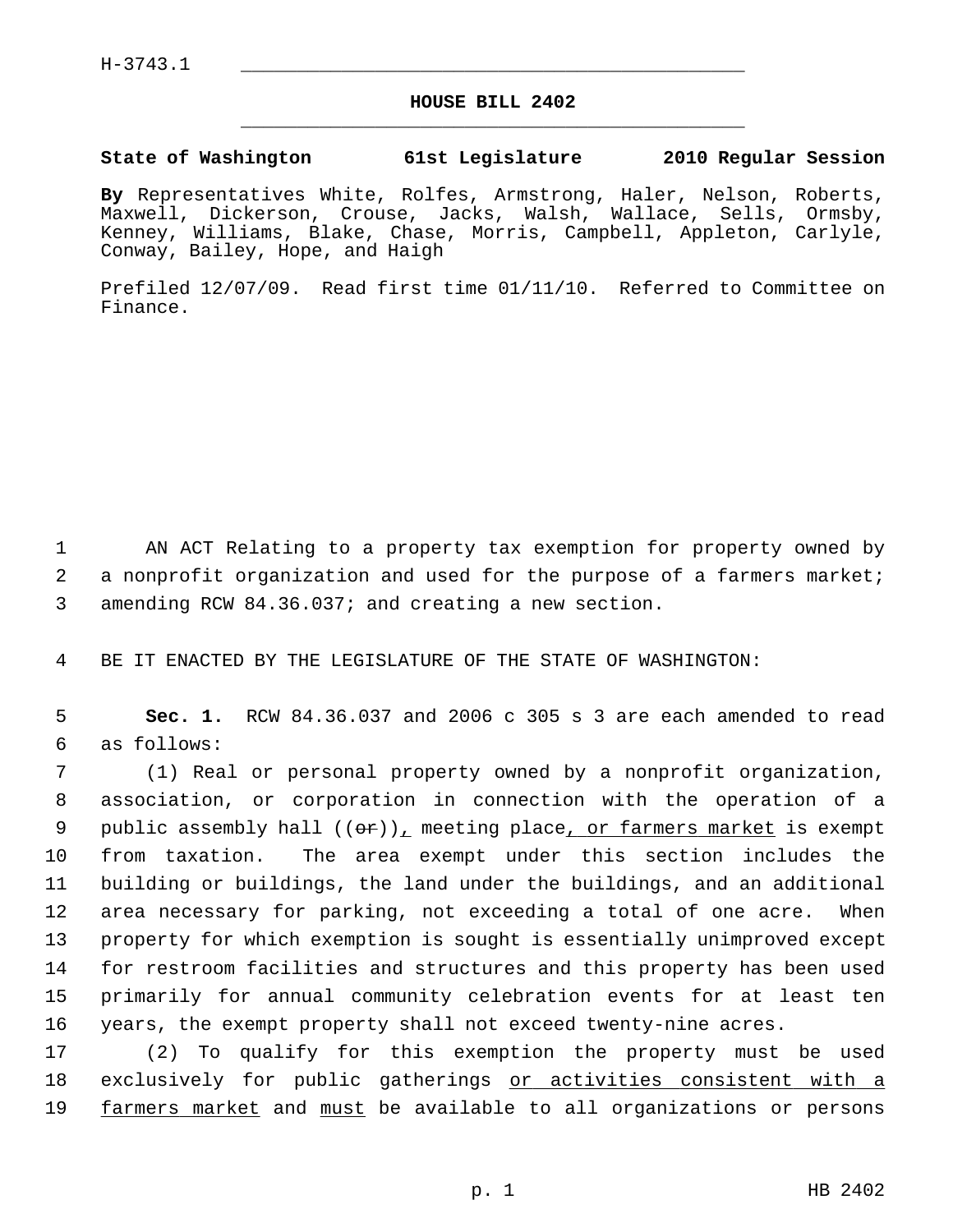1 desiring to use the property, but the owner may impose conditions and 2 restrictions which are necessary for the safekeeping of the property 3 and promote the purposes of this exemption. Membership shall not be a 4 prerequisite for the use of the property.

 5 (3) The use of the property for pecuniary gain or for business 6 activities, except as provided in this section, nullifies the exemption 7 otherwise available for the property for the assessment year. The 8 exemption is not nullified by:

 9 (a) The collection of rent or donations if all funds collected are 10 used for capital improvements to the exempt property, maintenance and 11 operation of the exempt property, or for exempt purposes.

12 (b) Fund-raising activities conducted by a nonprofit organization.

13 (c)(i) Except as provided in  $(c)(ii)$  of this subsection, the use of 14 the property for pecuniary gain, for business activities for periods of 15 not more than fifteen days each assessment year so long as all income 16 received from rental or use of the exempt property is used for capital 17 improvements to the exempt property, maintenance and operation of the 18 exempt property, or for exempt purposes.

 (ii) The use of the property for pecuniary gain or for business activities, where the property is used for activities related to a qualifying farmers market, as defined in RCW 66.24.170, as long as all income received from rental or use of the exempt property is used for capital improvements to the exempt property, maintenance and operation of the exempt property, or exempt purposes.

25 (d) In a county with a population of less than twenty thousand, the 26 use of the property to promote the following business activities: 27 Dance lessons, art classes, or music lessons.

28 (e) An inadvertent use of the property in a manner inconsistent 29 with the purpose for which exemption is granted, if the inadvertent use 30 is not part of a pattern of use. A pattern of use is presumed when an 31 inadvertent use is repeated in the same assessment year or in two or 32 more successive assessment years.

33 (4) The department of revenue ((shall)) must narrowly construe this 34 exemption.

35 NEW SECTION. **Sec. 2.** This act applies to taxes levied for